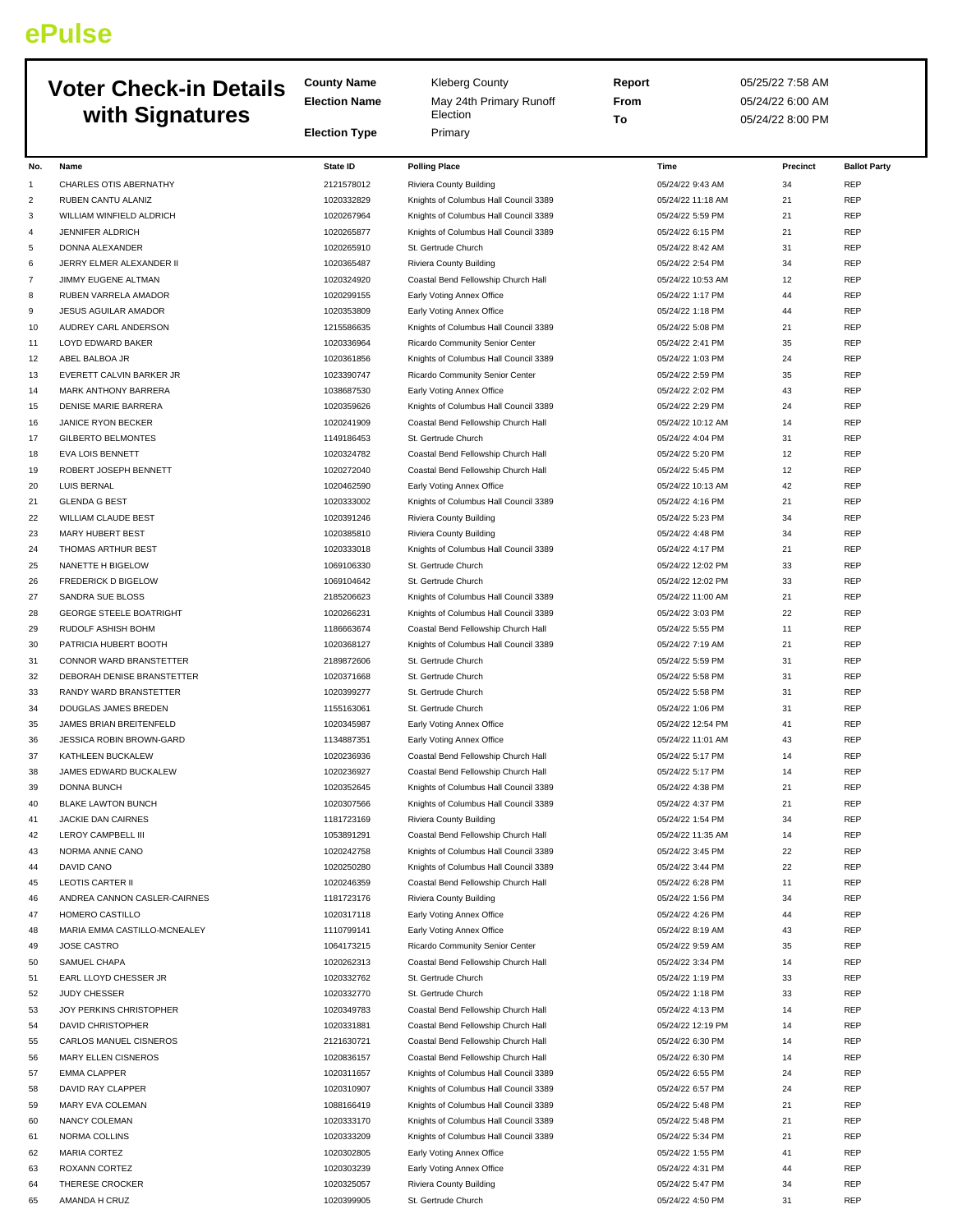| No. | Name                           | <b>State ID</b> | <b>Polling Place</b>                  | Time              | Precinct | <b>Ballot Party</b> |
|-----|--------------------------------|-----------------|---------------------------------------|-------------------|----------|---------------------|
| 66  | NICHOLAS ANTHONY CRUZ          | 1022776512      | St. Gertrude Church                   | 05/24/22 4:50 PM  | 31       | REP                 |
| 67  | URBANO CUEVAS JR               | 1020237544      | Coastal Bend Fellowship Church Hall   | 05/24/22 6:53 PM  | 11       | REP                 |
| 68  | REBECCA BATITAY DAVIS          | 1059796330      | Early Voting Annex Office             | 05/24/22 5:13 PM  | 44       | REP                 |
| 69  | ROY EUGENE DAVIS               | 1020262931      | Early Voting Annex Office             | 05/24/22 5:14 PM  | 44       | REP                 |
| 70  | FRANK RACHAL DAWSON            | 1155344648      | Riviera County Building               | 05/24/22 11:43 AM | 34       | REP                 |
| 71  | <b>CURTIS R DAWSON</b>         | 1020339821      | Ricardo Community Senior Center       | 05/24/22 10:26 AM | 35       | REP                 |
| 72  | ERIC THOMAS DEACON             | 1130701784      | Coastal Bend Fellowship Church Hall   | 05/24/22 3:53 PM  | 14       | <b>REP</b>          |
|     |                                |                 |                                       |                   |          |                     |
| 73  | NORMAN NEIL DELAROSA           | 1149227046      | Riviera County Building               | 05/24/22 3:27 PM  | 34       | REP                 |
| 74  | ORLANDO RENE DELBOSQUE         | 1170477596      | Riviera County Building               | 05/24/22 6:54 PM  | 34       | REP                 |
| 75  | RICHARD LAWRENCE DELGAUDIO     | 1020337310      | Riviera County Building               | 05/24/22 10:50 AM | 34       | REP                 |
| 76  | JOHN JOSEPH DI GIORGIO         | 2188158356      | St. Gertrude Church                   | 05/24/22 3:45 PM  | 31       | REP                 |
| 77  | CAROL J DONAHO                 | 1020341812      | Riviera County Building               | 05/24/22 3:21 PM  | 34       | REP                 |
| 78  | MARIA CONSUELO ENGLISH         | 1035753634      | Coastal Bend Fellowship Church Hall   | 05/24/22 4:11 PM  | 12       | REP                 |
| 79  | DONALD LEE ENGLISH             | 1035753623      | Coastal Bend Fellowship Church Hall   | 05/24/22 4:12 PM  | 12       | REP                 |
| 80  | <b>JULIE ENRRIQUES</b>         | 1020268806      | St. Gertrude Church                   | 05/24/22 2:11 PM  | 31       | REP                 |
| 81  | HOPE LORIE ESPINO              | 1198307850      | Early Voting Annex Office             | 05/24/22 6:23 PM  | 42       | REP                 |
| 82  | DEAVON ANAYE ESPINO            | 1176458092      | Early Voting Annex Office             | 05/24/22 6:24 PM  | 42       | REP                 |
| 83  | <b>GILBERT L ESPINOZA</b>      | 1020263916      | Early Voting Annex Office             | 05/24/22 4:49 PM  | 42       | REP                 |
| 84  | CHARLOTTE ESQUIVEL ESPINOZA    | 1028752963      | Early Voting Annex Office             | 05/24/22 4:49 PM  | 42       | REP                 |
| 85  | JEFFERY MICHAEL FARRIS         | 1071305755      | Early Voting Annex Office             | 05/24/22 6:45 PM  | 43       | REP                 |
| 86  | SUSAN LYNNE FIELDER            | 1020303900      | Early Voting Annex Office             | 05/24/22 11:16 AM | 41       | REP                 |
|     |                                |                 |                                       |                   |          |                     |
| 87  | <b>ERNEST EDWIN FILLA</b>      | 1020333348      | Knights of Columbus Hall Council 3389 | 05/24/22 6:34 PM  | 21       | REP                 |
| 88  | <b>VIRGINIA FILLA</b>          | 1020236054      | St. Gertrude Church                   | 05/24/22 10:07 AM | 31       | REP                 |
| 89  | MARVIN JAMES FILLA             | 1020236049      | St. Gertrude Church                   | 05/24/22 10:08 AM | 31       | REP                 |
| 90  | <b>LYDIA E FLORES</b>          | 1020235030      | Ricardo Community Senior Center       | 05/24/22 7:06 AM  | 35       | REP                 |
| 91  | CAROLYN RUTH FRANKLIN          | 1020298069      | Coastal Bend Fellowship Church Hall   | 05/24/22 6:25 PM  | 12       | REP                 |
| 92  | <b>DWAYNE PHILLIP GAERTNER</b> | 1209593930      | Ricardo Community Senior Center       | 05/24/22 2:30 PM  | 35       | REP                 |
| 93  | JOSE ENRIQUE GARCIA            | 2143862910      | Early Voting Annex Office             | 05/24/22 3:12 PM  | 42       | REP                 |
| 94  | <b>EDWARD GARCIA</b>           | 1020247905      | Coastal Bend Fellowship Church Hall   | 05/24/22 12:59 PM | 11       | REP                 |
| 95  | HERMELINDA PEREZ GARCIA        | 1020246858      | Knights of Columbus Hall Council 3389 | 05/24/22 4:44 PM  | 22       | REP                 |
| 96  | <b>RICKIE LEE GARD</b>         | 1134969321      | Early Voting Annex Office             | 05/24/22 11:01 AM | 43       | REP                 |
| 97  | <b>GREYSON TAYLOR GARRETT</b>  | 2130693883      | Early Voting Annex Office             | 05/24/22 1:03 PM  | 44       | REP                 |
| 98  | JACQUELINE GARRETT             | 1020299805      | Early Voting Annex Office             | 05/24/22 1:04 PM  | 44       | REP                 |
| 99  | <b>WILLIAM D GARZA</b>         | 1020250192      | Coastal Bend Fellowship Church Hall   | 05/24/22 12:50 PM | 14       | REP                 |
| 100 | ABEL GARZA                     | 1020274092      | Coastal Bend Fellowship Church Hall   | 05/24/22 10:43 AM | 12       | REP                 |
| 101 | <b>VICTORIA GARZA</b>          | 1020333590      | Knights of Columbus Hall Council 3389 | 05/24/22 1:36 PM  | 21       | <b>REP</b>          |
|     |                                |                 |                                       |                   |          | REP                 |
| 102 | <b>BELINDA GARZA</b>           | 1175453368      | Coastal Bend Fellowship Church Hall   | 05/24/22 10:43 AM | 12       |                     |
| 103 | <b>MARK IRVIN GATTIS</b>       | 1020294287      | Knights of Columbus Hall Council 3389 | 05/24/22 9:09 AM  | 23       | REP                 |
| 104 | CAROL ANN GERWICK              | 1020328427      | Coastal Bend Fellowship Church Hall   | 05/24/22 3:39 PM  | 12       | REP                 |
| 105 | MARIA ELENA GOMEZ              | 1031452717      | St. Gertrude Church                   | 05/24/22 12:45 PM | 33       | REP                 |
| 106 | RICHARD GONZALES               | 1020366159      | Knights of Columbus Hall Council 3389 | 05/24/22 5:54 PM  | 24       | REP                 |
| 107 | YOLANDA VALADEZ GONZALEZ       | 1176171929      | Knights of Columbus Hall Council 3389 | 05/24/22 5:53 PM  | 24       | <b>REP</b>          |
| 108 | VENTURA GONZALEZ III           | 1020270698      | Coastal Bend Fellowship Church Hall   | 05/24/22 6:44 PM  | 14       | REP                 |
| 109 | <b>GABRIEL M GONZALEZ</b>      | 1020280319      | St. Gertrude Church                   | 05/24/22 5:32 PM  | 31       | REP                 |
| 110 | LEON JAMES GRONES              | 1020410626      | Ricardo Community Senior Center       | 05/24/22 5:46 PM  | 35       | REP                 |
| 111 | MATTHEW JOHN GROTKE            | 1168703219      | Knights of Columbus Hall Council 3389 | 05/24/22 6:19 PM  | 21       | REP                 |
| 112 | <b>JOSE E GUERRA</b>           | 1020281942      | Early Voting Annex Office             | 05/24/22 3:54 PM  | 42       | REP                 |
| 113 | SHERRY MAE HAHN                | 1020244684      | Coastal Bend Fellowship Church Hall   | 05/24/22 12:34 PM | 11       | REP                 |
| 114 | KENNETH JAMES HAJEK            | 1020336634      | Knights of Columbus Hall Council 3389 | 05/24/22 1:43 PM  | 21       | REP                 |
| 115 | HOWARD HAL HAM                 | 1020242200      | Coastal Bend Fellowship Church Hall   | 05/24/22 1:48 PM  | 14       | REP                 |
| 116 | THOMAS KERMIT HAMILTON         | 1020352065      | Coastal Bend Fellowship Church Hall   | 05/24/22 11:43 AM | 12       | REP                 |
| 117 | LINDA JEAN HAMILTON            | 1187094130      | Riviera County Building               | 05/24/22 4:47 PM  | 34       | REP                 |
| 118 | <b>GEORGIA HAMILTON</b>        | 1020352054      | Coastal Bend Fellowship Church Hall   | 05/24/22 11:43 AM | 12       | REP                 |
| 119 | DAWN MARIE HARDIN              | 2122281542      | Riviera County Building               | 05/24/22 11:07 AM | 34       | REP                 |
| 120 | RONALD HARRIS                  | 1020276308      | Riviera County Building               | 05/24/22 5:43 PM  | 34       | REP                 |
|     |                                |                 | Riviera County Building               |                   |          | REP                 |
| 121 | CLIFFORD WAYNE HASKETT         | 1020564753      |                                       | 05/24/22 1:25 PM  | 34       |                     |
| 122 | <b>GARY RONALD HATLEY</b>      | 1020339088      | Ricardo Community Senior Center       | 05/24/22 3:57 PM  | 35       | REP                 |
| 123 | MARIA DIANA HATLEY             | 1020339205      | Ricardo Community Senior Center       | 05/24/22 3:57 PM  | 35       | REP                 |
| 124 | SHERI HAGGERTON HAYES          | 1020299500      | St. Gertrude Church                   | 05/24/22 6:06 PM  | 32       | REP                 |
| 125 | MARGARET MARY HENNESSEY        | 2000131427      | Knights of Columbus Hall Council 3389 | 05/24/22 6:25 PM  | 21       | REP                 |
| 126 | <b>GEORGE HERNANDEZ</b>        | 1020242677      | Coastal Bend Fellowship Church Hall   | 05/24/22 12:24 PM | 14       | <b>REP</b>          |
| 127 | <b>GUADALUPE HERNANDEZ</b>     | 1020462158      | Coastal Bend Fellowship Church Hall   | 05/24/22 12:24 PM | 14       | REP                 |
| 128 | REYNA HERNANDEZ                | 1134624356      | Riviera County Building               | 05/24/22 4:17 PM  | 34       | REP                 |
| 129 | JOEL HERNANDEZ                 | 1020249377      | Coastal Bend Fellowship Church Hall   | 05/24/22 8:16 AM  | 14       | REP                 |
| 130 | <b>GERARDO HERRERA</b>         | 1020364615      | Coastal Bend Fellowship Church Hall   | 05/24/22 4:35 PM  | 11       | REP                 |
| 131 | WANDA DIPPEL HOELSCHER         | 1006364558      | St. Gertrude Church                   | 05/24/22 5:33 PM  | 31       | REP                 |
| 132 | ROSA DEANDA HOOSIER            | 1020370648      | Coastal Bend Fellowship Church Hall   | 05/24/22 3:27 PM  | 14       | REP                 |
| 133 | <b>MARVIN HARRY HOOSIER</b>    | 1020248788      | Coastal Bend Fellowship Church Hall   | 05/24/22 3:28 PM  | 14       | REP                 |
| 134 | PHILLIP BRENT HOWARD           | 2166071329      | Knights of Columbus Hall Council 3389 | 05/24/22 5:23 PM  | 21       | REP                 |
| 135 | HOLLY RENEE HOWARD             | 2166071270      | Knights of Columbus Hall Council 3389 | 05/24/22 5:22 PM  | 21       | <b>REP</b>          |
|     |                                |                 |                                       |                   |          | REP                 |
| 136 | <b>GOLDIA BURROUGHS HUBERT</b> | 1020323131      | Coastal Bend Fellowship Church Hall   | 05/24/22 3:56 PM  | 12       |                     |
| 137 | ELIZABETH LEIGH HUBERT         | 1020411346      | Riviera County Building               | 05/24/22 4:25 PM  | 34       | REP                 |
| 138 | DONALD WAYNE HUBERT            | 1020371652      | Coastal Bend Fellowship Church Hall   | 05/24/22 9:13 AM  | 11       | REP                 |
| 139 | CYNTHIA GAIL HUBERT            | 1020344098      | Riviera County Building               | 05/24/22 3:29 PM  | 34       | <b>REP</b>          |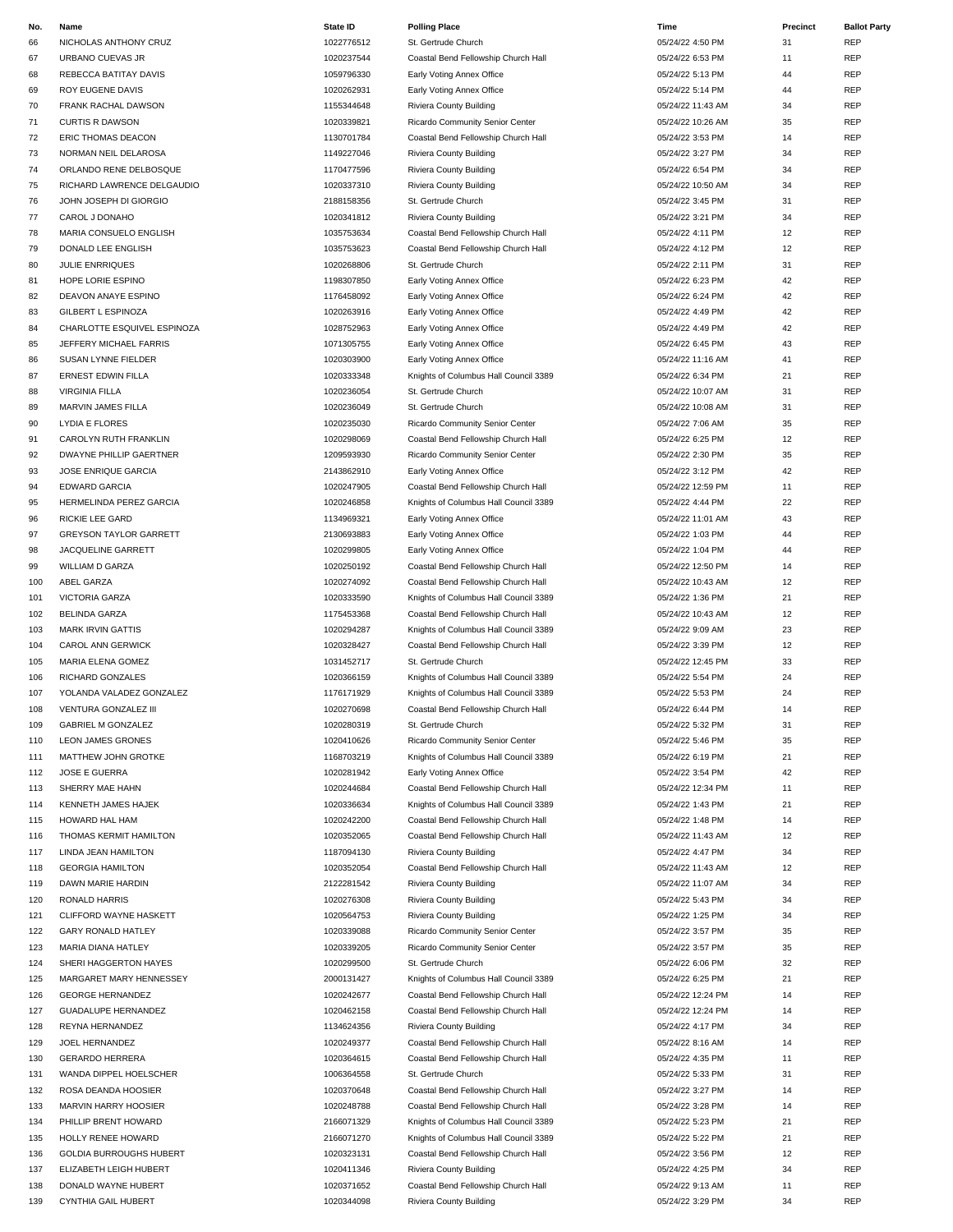| No. | Name                        | State ID   | <b>Polling Place</b>                  | Time              | Precinct | <b>Ballot Party</b> |
|-----|-----------------------------|------------|---------------------------------------|-------------------|----------|---------------------|
| 140 | VICKIE LYNN JACOBSON        | 1020256225 | Coastal Bend Fellowship Church Hall   | 05/24/22 10:28 AM | 11       | <b>REP</b>          |
| 141 | LEWIS ARMANDO JAIMES        | 2170646438 | Knights of Columbus Hall Council 3389 | 05/24/22 1:46 PM  | 21       | <b>REP</b>          |
| 142 | KATHRYN MARIE JEWELL        | 1020354097 | Knights of Columbus Hall Council 3389 | 05/24/22 2:51 PM  | 21       | <b>REP</b>          |
| 143 | ALONSO HINOJOSA JIMENEZ     | 1020310515 | St. Gertrude Church                   | 05/24/22 8:08 AM  | 31       | <b>REP</b>          |
| 144 | MIKE S JOHNS                | 1020295584 | Early Voting Annex Office             | 05/24/22 5:55 PM  | 44       | <b>REP</b>          |
|     |                             |            |                                       |                   |          |                     |
| 145 | <b>TAMMY JOHNS</b>          | 1020295578 | Early Voting Annex Office             | 05/24/22 5:54 PM  | 44       | <b>REP</b>          |
| 146 | STANFORD WALLACE JOHNSEY    | 1020316130 | Knights of Columbus Hall Council 3389 | 05/24/22 4:32 PM  | 24       | <b>REP</b>          |
| 147 | JOHN EDWARD JOHNSON SR      | 1057401166 | Coastal Bend Fellowship Church Hall   | 05/24/22 11:38 AM | 12       | <b>REP</b>          |
| 148 | SHAWN PARKS JOLLY           | 1016512978 | Ricardo Community Senior Center       | 05/24/22 5:53 PM  | 35       | <b>REP</b>          |
| 149 | JOHN NELSON JOSLIN          | 1020244904 | Coastal Bend Fellowship Church Hall   | 05/24/22 8:33 AM  | 11       | <b>REP</b>          |
| 150 | COLIN JOSEPH KARNATH        | 1020234871 | St. Gertrude Church                   | 05/24/22 10:00 AM | 31       | <b>REP</b>          |
|     |                             |            |                                       |                   |          |                     |
| 151 | <b>KATHRYN SUE KIMBALL</b>  | 1020315569 | Knights of Columbus Hall Council 3389 | 05/24/22 5:49 PM  | 24       | <b>REP</b>          |
| 152 | MICHAEL ALEX KLEPAC         | 1020336476 | Knights of Columbus Hall Council 3389 | 05/24/22 2:32 PM  | 21       | <b>REP</b>          |
| 153 | <b>GARY LYNN KRIEGEL</b>    | 1039269355 | St. Gertrude Church                   | 05/24/22 10:21 AM | 31       | <b>REP</b>          |
| 154 | <b>JANE KRIEGEL</b>         | 1039271372 | St. Gertrude Church                   | 05/24/22 10:22 AM | 31       | <b>REP</b>          |
| 155 | THOMAS MICHAEL KRUEGER      | 1177144585 | Coastal Bend Fellowship Church Hall   | 05/24/22 4:36 PM  | 12       | <b>REP</b>          |
|     |                             |            |                                       |                   |          |                     |
| 156 | DEBORAH LYNN KRUEGER        | 1178288332 | Coastal Bend Fellowship Church Hall   | 05/24/22 4:35 PM  | 12       | <b>REP</b>          |
| 157 | KENNETH ALEN KUHN           | 1020254263 | Coastal Bend Fellowship Church Hall   | 05/24/22 6:11 PM  | 13       | <b>REP</b>          |
| 158 | <b>FRANCES KUHN</b>         | 1020253470 | Coastal Bend Fellowship Church Hall   | 05/24/22 6:10 PM  | 13       | <b>REP</b>          |
| 159 | JOSEPH CHARLES LAPORTE      | 1031310850 | Coastal Bend Fellowship Church Hall   | 05/24/22 3:13 PM  | 12       | <b>REP</b>          |
| 160 | EMERY CALLAWAY LEE          | 1151698719 | Coastal Bend Fellowship Church Hall   | 05/24/22 1:30 PM  | 12       | <b>REP</b>          |
|     |                             |            |                                       |                   |          | <b>REP</b>          |
| 161 | BETH ANN LEMM               | 2179076190 | Ricardo Community Senior Center       | 05/24/22 1:06 PM  | 35       |                     |
| 162 | JOHN FREDERICK LEMM         | 2179076249 | Ricardo Community Senior Center       | 05/24/22 1:05 PM  | 35       | <b>REP</b>          |
| 163 | CALEB DOUGLAS LENARD        | 1165504978 | Knights of Columbus Hall Council 3389 | 05/24/22 9:02 AM  | 21       | <b>REP</b>          |
| 164 | ELAINE MICHELLE LENARD      | 2143606908 | Knights of Columbus Hall Council 3389 | 05/24/22 9:02 AM  | 21       | <b>REP</b>          |
| 165 | <b>DOUGLAS RAY LEUBERT</b>  | 1020243087 | St. Gertrude Church                   | 05/24/22 12:25 PM | 31       | <b>REP</b>          |
|     |                             | 1020462191 |                                       |                   | 41       | <b>REP</b>          |
| 166 | <b>DIANNE LEUBERT</b>       |            | Early Voting Annex Office             | 05/24/22 9:24 AM  |          |                     |
| 167 | <b>SUSAN G LEUBERT</b>      | 1020335857 | St. Gertrude Church                   | 05/24/22 12:25 PM | 31       | <b>REP</b>          |
| 168 | RICHARD MICHAEL LEY         | 1020394081 | Coastal Bend Fellowship Church Hall   | 05/24/22 9:06 AM  | 13       | <b>REP</b>          |
| 169 | ALEXIS LEY                  | 1020252902 | Coastal Bend Fellowship Church Hall   | 05/24/22 9:05 AM  | 13       | <b>REP</b>          |
| 170 | RODNEY EUGENE LIGHT         | 1204672856 | Riviera County Building               | 05/24/22 5:01 PM  | 34       | <b>REP</b>          |
| 171 | MARGARET MOREIRA LIGHT      | 1057411186 | Riviera County Building               | 05/24/22 5:00 PM  | 34       | <b>REP</b>          |
|     |                             |            |                                       |                   |          |                     |
| 172 | JOSE LONGORIA JR            | 1194421621 | Coastal Bend Fellowship Church Hall   | 05/24/22 5:41 PM  | 13       | <b>REP</b>          |
| 173 | WILLIAM RONALD LOVELADY JR  | 2144144559 | St. Gertrude Church                   | 05/24/22 4:33 PM  | 31       | <b>REP</b>          |
| 174 | NICOLE STACY LOVELADY       | 2144100629 | St. Gertrude Church                   | 05/24/22 4:33 PM  | 31       | <b>REP</b>          |
| 175 | SUSAN VIRGINIA LUTENBACHER  | 1022644838 | Ricardo Community Senior Center       | 05/24/22 1:07 PM  | 35       | <b>REP</b>          |
| 176 | FRED WILLIAM MAINER         | 1171275303 | Coastal Bend Fellowship Church Hall   | 05/24/22 10:52 AM | 14       | <b>REP</b>          |
|     |                             |            | Knights of Columbus Hall Council 3389 | 05/24/22 4:04 PM  |          | <b>REP</b>          |
| 177 | DAVID ALFREDO MALDONADO     | 1020315716 |                                       |                   | 24       |                     |
| 178 | ANTONIA MALDONADO           | 1020316066 | Knights of Columbus Hall Council 3389 | 05/24/22 4:05 PM  | 24       | REP                 |
| 179 | CALEB NEIL MALTBY           | 1150472189 | St. Gertrude Church                   | 05/24/22 5:07 PM  | 31       | <b>REP</b>          |
| 180 | RANDELL LEE MALTBY          | 1020336623 | Knights of Columbus Hall Council 3389 | 05/24/22 2:37 PM  | 21       | <b>REP</b>          |
| 181 | SANDRA LEE MALTBY           | 1020336610 | Knights of Columbus Hall Council 3389 | 05/24/22 2:36 PM  | 21       | <b>REP</b>          |
| 182 | <b>MARY HELEN MARKS</b>     | 1020335452 | St. Gertrude Church                   | 05/24/22 2:49 PM  | 31       | <b>REP</b>          |
|     |                             |            |                                       |                   |          |                     |
| 183 | STEVEN MARC MARSHALL        | 1150425348 | Knights of Columbus Hall Council 3389 | 05/24/22 4:19 PM  | 22       | REP                 |
| 184 | <b>WILSON DUANE MARTIN</b>  | 1020378851 | Coastal Bend Fellowship Church Hall   | 05/24/22 10:50 AM | 13       | <b>REP</b>          |
| 185 | ELVIRA J MARTORELLO         | 1189781184 | Knights of Columbus Hall Council 3389 | 05/24/22 9:29 AM  | 22       | <b>REP</b>          |
| 186 | FABRIZIO MICHAEL MARTORELLO | 1189781726 | Knights of Columbus Hall Council 3389 | 05/24/22 9:28 AM  | 22       | <b>REP</b>          |
| 187 | BRYAN PATRICK MCCLELLAN     | 1072949910 | Knights of Columbus Hall Council 3389 | 05/24/22 6:59 PM  | 21       | <b>REP</b>          |
|     | JAMES MICHAEL MCCREIGHT     | 1020333877 | Knights of Columbus Hall Council 3389 | 05/24/22 10:07 AM | 21       | REP                 |
| 188 |                             |            |                                       |                   |          |                     |
| 189 | <b>GRACE ELLEN MCGINLEY</b> | 2161331337 | St. Gertrude Church                   | 05/24/22 9:56 AM  | 32       | <b>REP</b>          |
| 190 | JOSEPH WILEY MCILWAIN       | 1020916813 | Riviera County Building               | 05/24/22 8:44 AM  | 34       | <b>REP</b>          |
| 191 | <b>JODI MCMANUS</b>         | 1037607069 | Coastal Bend Fellowship Church Hall   | 05/24/22 4:21 PM  | 12       | <b>REP</b>          |
| 192 | WALTER N MEBANE             | 1020236293 | Ricardo Community Senior Center       | 05/24/22 11:24 AM | 35       | <b>REP</b>          |
| 193 | RAUL LEONEL MENDEZ          | 1020390722 | Early Voting Annex Office             | 05/24/22 4:10 PM  | 42       | <b>REP</b>          |
|     | JOSE ANTONIO MENDOZA        | 1020317037 |                                       | 05/24/22 6:10 PM  | 22       | <b>REP</b>          |
| 194 |                             |            | Knights of Columbus Hall Council 3389 |                   |          |                     |
| 195 | JOSE ANTONIO MENDOZA II     | 1020379510 | Knights of Columbus Hall Council 3389 | 05/24/22 12:36 PM | 22       | <b>REP</b>          |
| 196 | DAVID RICHARD MILLER        | 1024294527 | Riviera County Building               | 05/24/22 9:22 AM  | 34       | <b>REP</b>          |
| 197 | ROBERTA ANN MITTAG          | 1020325775 | Riviera County Building               | 05/24/22 1:10 PM  | 34       | <b>REP</b>          |
| 198 | ANTHONY RAY MONTEZ          | 1214575532 | Coastal Bend Fellowship Church Hall   | 05/24/22 5:53 PM  | 14       | <b>REP</b>          |
| 199 | ANNA M MORRIS               | 1184196349 | Coastal Bend Fellowship Church Hall   | 05/24/22 3:33 PM  | 14       | <b>REP</b>          |
|     |                             |            |                                       |                   |          |                     |
| 200 | JOHN LITTLETON MORRIS       | 1020365378 | Coastal Bend Fellowship Church Hall   | 05/24/22 3:33 PM  | 14       | <b>REP</b>          |
| 201 | ANTHONY JURL MORRISON       | 2187914392 | Riviera County Building               | 05/24/22 4:54 PM  | 34       | <b>REP</b>          |
| 202 | JO ANN MORRISON             | 2187914566 | Riviera County Building               | 05/24/22 4:53 PM  | 34       | <b>REP</b>          |
| 203 | DOBY ALLEN MURR             | 1020296816 | Riviera County Building               | 05/24/22 7:06 AM  | 34       | <b>REP</b>          |
| 204 | <b>VINCENT LEE MURRAY</b>   | 1024110376 | Knights of Columbus Hall Council 3389 | 05/24/22 5:20 PM  | 21       | <b>REP</b>          |
|     | AMANDA LARA MURRAY          |            |                                       | 05/24/22 5:19 PM  | 21       | <b>REP</b>          |
| 205 |                             | 1170489611 | Knights of Columbus Hall Council 3389 |                   |          |                     |
| 206 | <b>LILLIAN MYERS</b>        | 1020319115 | St. Gertrude Church                   | 05/24/22 11:06 AM | 32       | <b>REP</b>          |
| 207 | LONNIE CHARLES NAGEL        | 1197625004 | St. Gertrude Church                   | 05/24/22 7:00 AM  | 33       | <b>REP</b>          |
| 208 | DAVID OBRYAN NAIL JR        | 2166785315 | Riviera County Building               | 05/24/22 1:45 PM  | 34       | <b>REP</b>          |
| 209 | <b>STACIE ANN NAIL</b>      | 1194899725 | Riviera County Building               | 05/24/22 1:44 PM  | 34       | <b>REP</b>          |
| 210 | WILLIAM ALEXANDER NEELY     | 1169681545 | Riviera County Building               | 05/24/22 5:29 PM  | 34       | <b>REP</b>          |
|     |                             |            |                                       |                   |          |                     |
| 211 | BREANN MARIE NEELY          | 1187412188 | Riviera County Building               | 05/24/22 4:13 PM  | 34       | <b>REP</b>          |
| 212 | DARRELL HARRY NORDEEN       | 1020370790 | St. Gertrude Church                   | 05/24/22 5:21 PM  | 33       | <b>REP</b>          |
| 213 | REBECCA RICHEY NORDEEN      | 1020376754 | St. Gertrude Church                   | 05/24/22 5:21 PM  | 33       | <b>REP</b>          |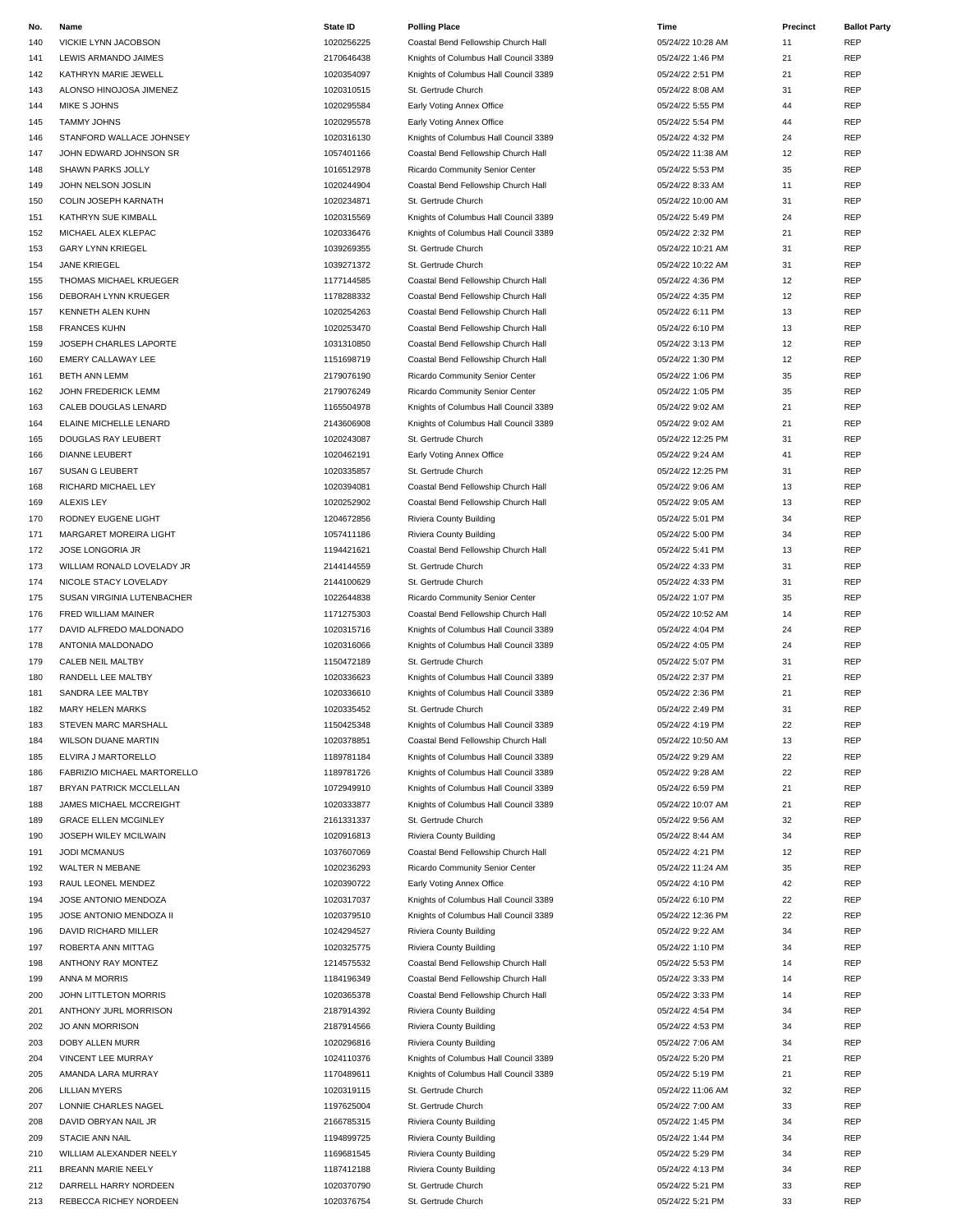| No. | Name                          | State ID   | <b>Polling Place</b>                  | Time              | <b>Precinct</b> | <b>Ballot Party</b> |
|-----|-------------------------------|------------|---------------------------------------|-------------------|-----------------|---------------------|
| 214 | MARY OLDHAM                   | 1020329124 | Coastal Bend Fellowship Church Hall   | 05/24/22 6:33 PM  | 12              | REP                 |
| 215 | <b>MARTY ANN ONTIVEROS</b>    | 1020406213 | Early Voting Annex Office             | 05/24/22 12:29 PM | 43              | REP                 |
| 216 | <b>MARK DUANE ORTON</b>       | 1217241016 | Riviera County Building               | 05/24/22 1:40 PM  | 34              | REP                 |
|     | CINDY CHERIE OSBORNE          | 2137781832 | Knights of Columbus Hall Council 3389 | 05/24/22 9:27 AM  | 23              | REP                 |
| 217 |                               |            |                                       |                   |                 |                     |
| 218 | EILEEN R PATTEN               | 1020309152 | Knights of Columbus Hall Council 3389 | 05/24/22 4:53 PM  | 22              | REP                 |
| 219 | DEBORAH ANNE PATTILLO         | 1020328038 | Coastal Bend Fellowship Church Hall   | 05/24/22 4:46 PM  | 12              | <b>REP</b>          |
| 220 | DANIEL ROBERT PENA            | 2169947354 | Knights of Columbus Hall Council 3389 | 05/24/22 5:33 PM  | 21              | REP                 |
| 221 | JOSEPH LEE PEREZ              | 1020320433 | Coastal Bend Fellowship Church Hall   | 05/24/22 8:01 AM  | 12              | REP                 |
| 222 | <b>IGNACIO GARZA PEREZ</b>    | 1020239951 | Coastal Bend Fellowship Church Hall   | 05/24/22 6:19 PM  | 14              | REP                 |
| 223 | DIONICIO CANTU PEREZ          | 1020292887 | Knights of Columbus Hall Council 3389 | 05/24/22 9:50 AM  | 21              | REP                 |
| 224 | BELINDA MENDIETTA PEREZ       | 1020246183 | Knights of Columbus Hall Council 3389 | 05/24/22 5:41 PM  | 22              | <b>REP</b>          |
|     |                               |            |                                       |                   |                 |                     |
| 225 | <b>GEORGE LOUIS PETERSON</b>  | 1020268426 | Coastal Bend Fellowship Church Hall   | 05/24/22 5:18 PM  | 12              | REP                 |
| 226 | MARGERY LYNETTE PETERSON      | 1020267773 | Coastal Bend Fellowship Church Hall   | 05/24/22 5:28 PM  | 12              | REP                 |
| 227 | LINDA HAMILTON PETRO          | 2148449008 | Riviera County Building               | 05/24/22 4:50 PM  | 34              | REP                 |
| 228 | MARTHA SHEWMAKER PRECKWINKLE  | 1020266914 | Knights of Columbus Hall Council 3389 | 05/24/22 5:23 PM  | 21              | REP                 |
| 229 | <b>WILLIAM C PUGH</b>         | 1020235466 | Knights of Columbus Hall Council 3389 | 05/24/22 7:22 AM  | 21              | <b>REP</b>          |
| 230 | VICKIE LEE QUACKENBUSH        | 1020324321 | Riviera County Building               | 05/24/22 11:30 AM | 34              | REP                 |
|     |                               |            |                                       |                   |                 | REP                 |
| 231 | WILEY GLEN QUACKENBUSH JR     | 1020324313 | Riviera County Building               | 05/24/22 11:32 AM | 34              |                     |
| 232 | RICARDO QUIROZ                | 1176720562 | Knights of Columbus Hall Council 3389 | 05/24/22 4:28 PM  | 21              | REP                 |
| 233 | ARTURO VILLANUEVA RAMIREZ     | 1020334201 | Knights of Columbus Hall Council 3389 | 05/24/22 8:39 AM  | 21              | REP                 |
| 234 | <b>JOSHUA E RAMOS</b>         | 1157306979 | Knights of Columbus Hall Council 3389 | 05/24/22 8:29 AM  | 23              | <b>REP</b>          |
| 235 | <b>GLORIA S RANGEL</b>        | 1020286158 | St. Gertrude Church                   | 05/24/22 6:04 PM  | 31              | REP                 |
| 236 | MARY DELANIE REED             | 2187056987 | Riviera County Building               | 05/24/22 9:21 AM  | 34              | REP                 |
|     |                               |            |                                       |                   |                 | REP                 |
| 237 | JOVITA P RESENDEZ             | 2003638080 | Coastal Bend Fellowship Church Hall   | 05/24/22 12:26 PM | 12              |                     |
| 238 | CYDNE JEAN REYNOLDS           | 1020359366 | Riviera County Building               | 05/24/22 5:44 PM  | 34              | REP                 |
| 239 | <b>DAYNER TODD ROBERTS</b>    | 1020316370 | Knights of Columbus Hall Council 3389 | 05/24/22 9:05 AM  | 24              | REP                 |
| 240 | THOMAS RAY ROBERTS            | 1020316391 | Knights of Columbus Hall Council 3389 | 05/24/22 9:05 AM  | 24              | REP                 |
| 241 | AURORA GARCIA RODRIGUEZ       | 1020255467 | Coastal Bend Fellowship Church Hall   | 05/24/22 10:34 AM | 13              | REP                 |
| 242 | EUGENE FRANTZ ROGERS          | 1020274419 | Coastal Bend Fellowship Church Hall   | 05/24/22 5:49 PM  | 11              | REP                 |
|     |                               |            |                                       |                   | 22              | REP                 |
| 243 | ALICIA SALDIVAR ROWLEY        | 1042452744 | Knights of Columbus Hall Council 3389 | 05/24/22 3:46 PM  |                 |                     |
| 244 | EDWIN N ROWLEY                | 1020459538 | Knights of Columbus Hall Council 3389 | 05/24/22 12:01 PM | 22              | <b>REP</b>          |
| 245 | SUSAN MARIE RUTHERFORD        | 1020336424 | Knights of Columbus Hall Council 3389 | 05/24/22 6:51 PM  | 21              | REP                 |
| 246 | <b>IRMA LORISSA SALAZAR</b>   | 1158093373 | Early Voting Annex Office             | 05/24/22 6:47 PM  | 42              | REP                 |
| 247 | ANNA SALDANA                  | 1020283718 | Early Voting Annex Office             | 05/24/22 3:30 PM  | 43              | REP                 |
| 248 | <b>GABINO SANCHEZ III</b>     | 1189554181 | Knights of Columbus Hall Council 3389 | 05/24/22 3:20 PM  | 23              | REP                 |
| 249 | FELICIANO SANCHEZ             | 1020398182 | Early Voting Annex Office             | 05/24/22 6:01 PM  | 43              | REP                 |
|     |                               |            |                                       |                   |                 |                     |
| 250 | <b>GABINO SANCHEZ JR</b>      | 1020273859 | Knights of Columbus Hall Council 3389 | 05/24/22 3:21 PM  | 23              | REP                 |
| 251 | MAYRA YESENIA SANDOVAL        | 2130960054 | Ricardo Community Senior Center       | 05/24/22 5:18 PM  | 35              | REP                 |
| 252 | MICHELLE SANMIGUEL-FARRIS     | 2000632484 | Early Voting Annex Office             | 05/24/22 6:52 PM  | 43              | REP                 |
| 253 | CHARLES RICHARD SAVERLINE     | 1020329857 | Coastal Bend Fellowship Church Hall   | 05/24/22 5:35 PM  | 12              | REP                 |
| 254 | ROBERT WAYNE SCHMIDT          | 1020271904 | Knights of Columbus Hall Council 3389 | 05/24/22 5:42 PM  | 22              | REP                 |
| 255 | ROBERT VINCENT SCHNEIDER      | 1100674709 | Coastal Bend Fellowship Church Hall   | 05/24/22 6:48 PM  | 12              | <b>REP</b>          |
|     | MELVIN ANDREW SCHOECH         |            | Early Voting Annex Office             | 05/24/22 1:57 PM  |                 | REP                 |
| 256 |                               | 1020306811 |                                       |                   | 41              |                     |
| 257 | JAY A SCHONEFELD              | 1020234939 | Ricardo Community Senior Center       | 05/24/22 7:43 AM  | 35              | REP                 |
| 258 | LEONA DENISE SCHREINER        | 1020272745 | St. Gertrude Church                   | 05/24/22 12:40 PM | 31              | <b>REP</b>          |
| 259 | MARTIN JONATHAN SCHUBERT      | 1020240635 | Coastal Bend Fellowship Church Hall   | 05/24/22 2:33 PM  | 12              | REP                 |
| 260 | EDWARD LEON SEITZ JR          | 1038685461 | Coastal Bend Fellowship Church Hall   | 05/24/22 4:30 PM  | 14              | REP                 |
| 261 | CARMELITA B SENDEJO           | 1206617406 | Early Voting Annex Office             | 05/24/22 1:22 PM  | 43              | REP                 |
| 262 | BENITO SENDEJO                | 1020288797 | Early Voting Annex Office             | 05/24/22 1:26 PM  | 43              | REP                 |
|     |                               |            |                                       |                   |                 |                     |
| 263 | JOHN MICHAEL SPARKS           | 1185413196 | Knights of Columbus Hall Council 3389 | 05/24/22 11:43 AM | 21              | REP                 |
| 264 | ADAM REID STEHLE              | 1005353580 | Early Voting Annex Office             | 05/24/22 4:55 PM  | 41              | REP                 |
| 265 | JUDITH STOWERS                | 1020316358 | Knights of Columbus Hall Council 3389 | 05/24/22 12:49 PM | 24              | REP                 |
| 266 | <b>KEVIN ROSS STOWERS</b>     | 1020316343 | Knights of Columbus Hall Council 3389 | 05/24/22 12:48 PM | 24              | REP                 |
| 267 | EDWARD THOMAS TARASKA         | 2178787067 | Coastal Bend Fellowship Church Hall   | 05/24/22 5:44 PM  | 14              | REP                 |
| 268 | PAMLA SAXTON TAYLOR           | 1010754762 | Knights of Columbus Hall Council 3389 | 05/24/22 1:05 PM  | 21              | REP                 |
| 269 | KATLYN ASHLEY TAYLOR          | 1208252091 | Knights of Columbus Hall Council 3389 | 05/24/22 1:07 PM  | 21              | REP                 |
|     |                               |            |                                       |                   |                 |                     |
| 270 | GAYLON HOLLIS TAYLOR JR       | 1013258903 | Knights of Columbus Hall Council 3389 | 05/24/22 1:06 PM  | 21              | REP                 |
| 271 | JOHN D TEMPLE                 | 1020247933 | Coastal Bend Fellowship Church Hall   | 05/24/22 11:14 AM | 14              | REP                 |
| 272 | WARREN CODY THOMPSON          | 1021137616 | St. Gertrude Church                   | 05/24/22 5:56 PM  | 33              | REP                 |
| 273 | MICHAEL EDWARD THRASHER       | 1169688949 | Knights of Columbus Hall Council 3389 | 05/24/22 5:28 PM  | 22              | REP                 |
| 274 | JOSHUA FELIX TIJERINA         | 1005335125 | St. Gertrude Church                   | 05/24/22 6:35 PM  | 32              | REP                 |
| 275 | ROBERT LEE TILMON II          | 2159548440 | Coastal Bend Fellowship Church Hall   | 05/24/22 4:51 PM  | 12              | REP                 |
|     |                               |            |                                       |                   |                 |                     |
| 276 | MEGAN ELIZABETH TREVINO       | 1037753956 | Knights of Columbus Hall Council 3389 | 05/24/22 6:41 PM  | 21              | REP                 |
| 277 | <b>WILLIAM PRESTON TURNER</b> | 1020236841 | St. Gertrude Church                   | 05/24/22 12:37 PM | 31              | REP                 |
| 278 | SHERRY TURNER                 | 1020236839 | St. Gertrude Church                   | 05/24/22 12:36 PM | 31              | REP                 |
| 279 | JOSE M UGARTE                 | 1020270468 | St. Gertrude Church                   | 05/24/22 11:41 AM | 31              | REP                 |
| 280 | DELORA K UNTERBRINK           | 1020325948 | Riviera County Building               | 05/24/22 1:12 PM  | 34              | REP                 |
| 281 | RICHARD CHARLES UNTERBRINK    | 1020323226 | Riviera County Building               | 05/24/22 1:47 PM  | 34              | REP                 |
|     |                               |            |                                       |                   |                 |                     |
| 282 | RONNIE JOSEPH UNTERBRINK      | 1020323203 | Riviera County Building               | 05/24/22 6:31 PM  | 34              | REP                 |
| 283 | DEBORA ANN UNTERBRINK         | 1020323219 | Riviera County Building               | 05/24/22 6:28 PM  | 34              | REP                 |
| 284 | KATHY VANFLEET                | 1020330155 | Ricardo Community Senior Center       | 05/24/22 3:04 PM  | 35              | REP                 |
| 285 | DANNY WAYNE VARNELL           | 2130499944 | Knights of Columbus Hall Council 3389 | 05/24/22 9:45 AM  | 21              | REP                 |
| 286 | CORINA ROBERTSON VARNELL      | 1020338449 | Knights of Columbus Hall Council 3389 | 05/24/22 9:46 AM  | 21              | <b>REP</b>          |
| 287 | RODOLFO FERNANDO VELA         | 1020277791 | St. Gertrude Church                   | 05/24/22 5:05 PM  | 31              | REP                 |